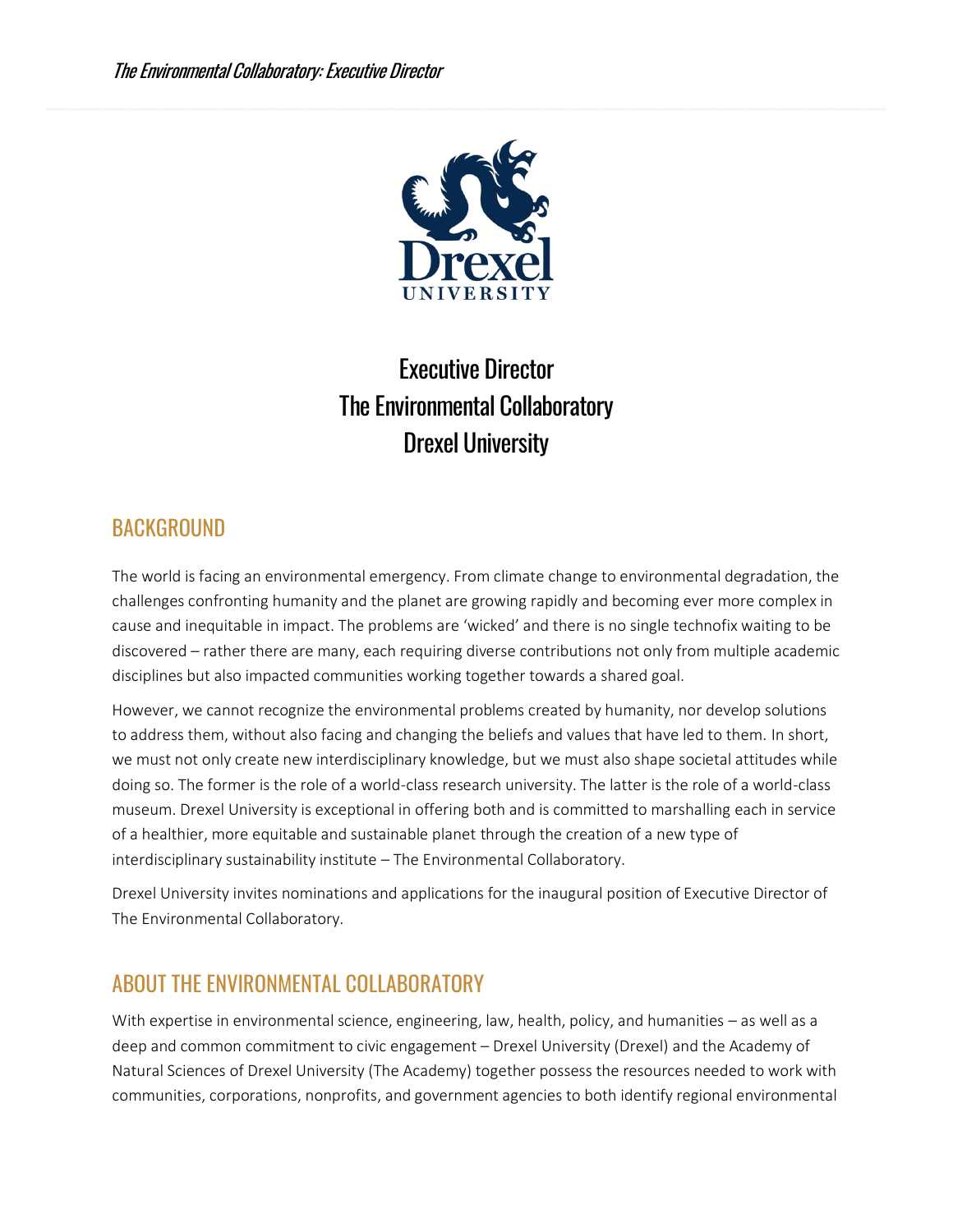issues and address them impactfully, equitably, and together. The aim of The Environmental Collaboratory (The Collaboratory) is to make that happen.

More than a place or a narrow theme, The Collaboratory is a groundbreaking *approach* that unites Drexel, the Academy, and communities of need in a shared endeavor to sustain our planet and mitigate its degradation. From the Latin *collaborare* – to work together – The Collaboratory will leverage the extensive human capital of both Drexel and the Academy in ways that effect meaningful, measurable, and scalable impact. Bringing faculty, staff, students, partners, and the public together, The Collaboratory will coordinate, develop, integrate, and resource research, education, civic engagement, and public programming to solve problems and shape culture. In doing so it will also drive and catalyze curricular innovation – a crucial measure of The Collaboratory's success. It will achieve these outcomes by focusing on three key pillars:

- Community Based Research The Collaboratory will initiate, facilitate, and promote interdisciplinary, community-based research that creates novel solutions to real-world environmental problems. The Collaboratory views community-based research as being the ways in which faculty, staff, and students collaborate with external groups in mutually beneficial partnerships that are grounded in scholarship and consistent with Drexel's and the Academy's roles and missions.
- Civic Engagement The Collaboratory will identify research questions in reciprocal partnerships with communities; engage communities in the research process; devise, incubate and deliver implementation strategies with communities; share outcomes with a wider audience; shape beliefs and values through public programs and campaigns; and erode the power dynamic that commonly characterizes the relationship between 'academia' and 'community'.
- Seed Funding The Collaboratory will catalyze research and programs through seed grants. Proof-of-concept projects will be an early focus for The Collaboratory. From its earliest days, funding will need to be cultivated and solicited through private philanthropy, industry partnerships, and government grants.

The Collaboratory concept has been carefully and transparently developed over 18 months through open consultation with a broad array of faculty and staff across the Academy and each of Drexel's schools and colleges. It has excited everybody who has participated in that process and enjoys the full support of all of Drexel's deans.

Advancing The Collaboratory is central to Drexel's Strategic Plan, about which Drexel's President, John Fry, has stated that "the 'big idea' is that we need to take everything that we do well and connect it so that it has maximum impact, so that the whole is much larger than the sum of its parts . . . . For the University, this means working differently going forward in a much more holistic way." The Collaboratory embodies that vision.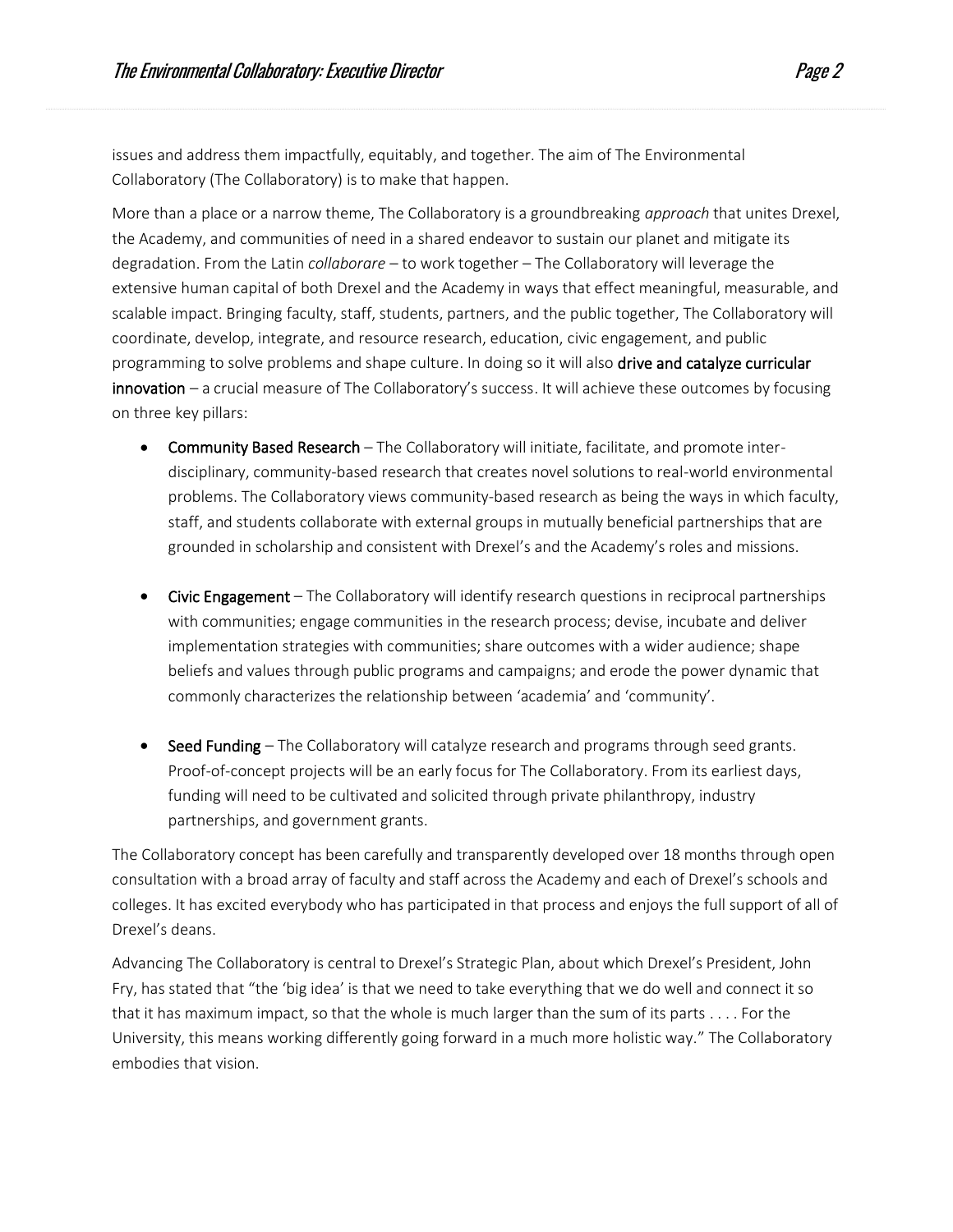For the Academy's part, its strategic plan of 2019 commits it to "informing and building a movement of environmentally engaged communities for a healthy, sustainable and equitable planet" and nurturing research which supports that intention. Again, establishing The Collaboratory is central to the success of that process.

But the value of The Collaboratory must extend far beyond the confines of these respective documents. Rather it must offer meaningful benefits to an array of constituencies if it is to be successful. For example:

- For the environment Complex issues addressed by multi-disciplinary research
- For communities Stakes in problem definition, research, and implementation
- For justice Focus on communities of greatest need
- For science Increased transparency through inclusive participation
- For faculty Interdisciplinary, solutions-focused and community-based research opportunities and a platform for driving curricular innovation
- For students Grassroots engagement opportunities
- For funders A delivery partner for all things environment
- For the Academy Collaboration, content, community, and cultural change, as well as diversified streams of sponsored and contributed income

The Collaboratory will also support Drexel's commitment to sustainability. Over the course of the last year, a multidisciplinary team of professionals, including faculty, administrators, and staff representing research, community partnerships, operations, and academics have been working, with full administrative support, to embed a nascent Office of Climate and Sustainability at Drexel. With the conceptualization and planning for The Collaboratory as a backdrop, this group designed and launched a multidimensional, year-long programmatic effort called [Climate Year 2021](https://drexel.edu/sustainability/about/climate-year/) with five key goals focused on: strengthening our climate commitment, promoting experiential learning opportunities, inspiring climatefocused research, expanding community engagement through public-facing programming, and enhancing efforts at inventorying and tracking climate-related activities at all levels of the University. This effort will serve as a launching point for the Executive Director to utilize the campus as a living environmental laboratory to engage in not only project-based work, but also experiential learning, community-based research, and regional academic convening.

Drexel and the Academy believe that The Collaboratory will be a unique institute arriving at a crucial time for the respective institutions, the city, and the planet. They believe the need for an interdisciplinary, cogenerative, solutions-focused research and civic engagement platform is significant and growing. They believe that the institutions together have the resources to make The Collaboratory successful. They do not believe it will be easy – but recognize that innovation rarely is.

In short, Drexel and the Academy believe that The Collaboratory could be extraordinary – but it will need an extraordinary person to lead it.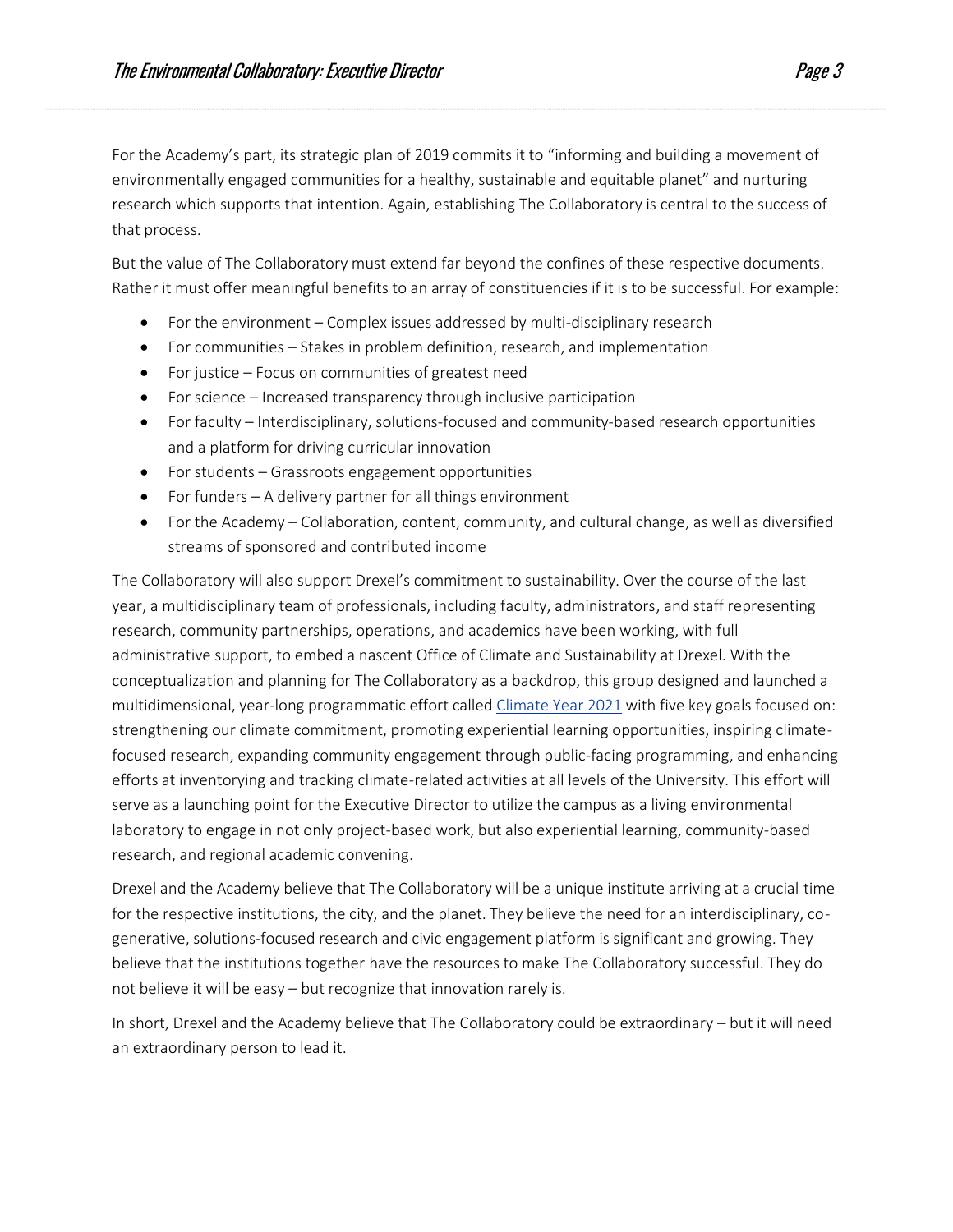### ABOUT DREXEL UNIVERSITY

Drexel fulfills its founder's vision of preparing each new generation of students for productive professional and civic lives while also focusing its collective expertise on solving society's greatest problems. Drexel is an academically comprehensive and globally engaged urban research university, dedicated to advancing knowledge and society and to providing every student with a valuable, rigorous, experiential, technology-infused education, enriched by the nation's premier cooperative education program.

Drexel is a comprehensive global research university with a unique model of experiential learning that combines academic rigor with one of the nation's premier cooperative education programs. It has built its global reputation on core achievements that include:

- Leadership in experiential learning through Drexel Co-op
- A history of academic technology firsts
- Recognition as a model of best practices in translational, use-inspired research

Founded in Philadelphia in 1891, Drexel now engages with students and communities around the world via:

- Three Philadelphia campuses and other regional sites
- International research partnerships including China and Israel
- Drexel Online, one of the oldest and most successful providers of online degree programs
- The Academy of Natural Sciences of Drexel University, the nation's oldest natural science museum

Drexel is one of Philadelphia's top ten private employers, and a major engine for economic development in the region. It is committed to being the nation's most civically engaged university, with community partnerships integrated into every aspect of service and academics.

Drexel's Schools and Colleges at the undergraduate and graduate level include: [Arts & Sciences,](https://drexel.edu/coas/) [Biomedical Engineering, Science & Health Systems,](https://drexel.edu/biomed/) [Lebow College of Business,](https://www.lebow.drexel.edu/?_gl=1*oiwfai*_ga*NDEyMDk3MTEyLjE2MjAyNDQ1MDU.*_ga_6KJ1PNLE19*MTYyMDkyODI0Mi44LjEuMTYyMDkyODY4NS4yMg..) [College of Computing &](https://drexel.edu/cci/)  [Informatics,](https://drexel.edu/cci/) [Education,](https://drexel.edu/soe/) [Engineering,](https://drexel.edu/engineering/) [School of Entrepreneurship,](https://drexel.edu/close%20?_gl=1*r1psz6*_ga*ndeymdk3mteylje2mjayndq1mdu.*_ga_6kj1pnle19*mtyymdkyodi0mi44ljeumtyymdkyodk5ms40oq..) [Honors College \(custom-designed](https://drexel.edu/graduatecollege/?_gl=1*1e1kqj7*_ga*ndeymdk3mteylje2mjayndq1mdu.*_ga_6kj1pnle19*mtyymdkyodi0mi44ljeumtyymdkyotayny4xmw..)  [majors\),](https://drexel.edu/graduatecollege/?_gl=1*1e1kqj7*_ga*ndeymdk3mteylje2mjayndq1mdu.*_ga_6kj1pnle19*mtyymdkyodi0mi44ljeumtyymdkyotayny4xmw..) [Media Arts & Design,](https://drexel.edu/westphal/?_gl=1*vldun3*_ga*ndeymdk3mteylje2mjayndq1mdu.*_ga_6kj1pnle19*mtyymdkyodi0mi44ljeumtyymdkyota1os41oq..) [Nursing/Health Professions,](https://drexel.edu/cnhp/?_gl=1*1yjjitl*_ga*ndeymdk3mteylje2mjayndq1mdu.*_ga_6kj1pnle19*mtyymdkyodi0mi44ljeumtyymdkyotexms43) [Professional Studies,](https://drexel.edu/goodwin/) [Public Health,](https://drexel.edu/dornsife/) [Law,](https://drexel.edu/law/) and [Medicine.](https://drexel.edu/medicine/) Drexel engages in a cooperative learning model. Founded in 1919, Drexel's cooperative education program was one of the first of its kind, and it continues to be among America's largest and most renowned.

Drexel Co-op provides professional employment experiences for students, giving them the opportunity to test-drive a career before they enter the workforce. The benefits are obvious: during their time at Drexel, students can participate in up to three different co-ops, which equals 18 months of professional work. A Drexel Co-op experience connects them with industry leaders and brings their cooperative education experiences back into the classroom. Because of this, Drexel students graduate having already built a professional network and are positioned to lead the workforce of tomorrow.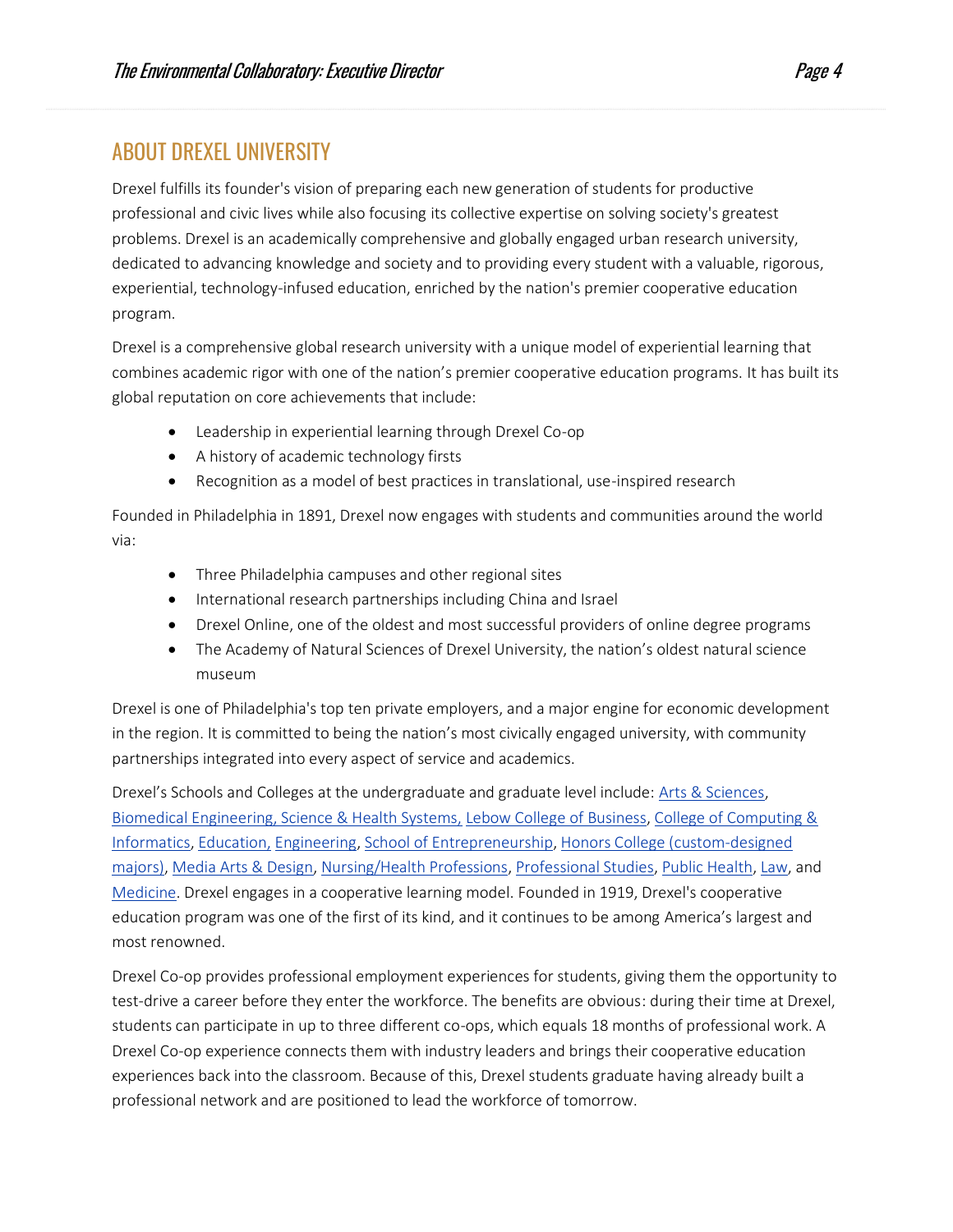Drexel's ongoing strategic plan, "Drexel 2030 – Designing the Future," guides the University's 21stcentury trajectory. Learn more at the [Strategic Plan website.](http://www.drexel.edu/strategicplan/)

### ABOUT THE ACADEMY OF NATURAL SCIENCES

The Academy of Natural Sciences of Philadelphia was founded in 1812 for "the encouragement and cultivation of the sciences." Since then, it has sponsored expeditions, conducted seminal systematics research, and established a peerless natural history library and archive. Among the 18 million specimens in its world-class collections are shells gathered by Ernest Shackleton, fishes hooked by Ernest Hemingway, birds caught by John James Audubon, and plants picked by Meriwether Lewis. It has offered public education for more than two centuries; been home to America's greatest naturalists; debuted the world's first articulated dinosaur; created one of the country's earliest environmental consulting units; and transformed global understanding of freshwater ecology. In short, the Academy has been a pioneer of earth and environmental sciences for almost as long as the United States has existed.

In 2011, the Academy's storied mission was supercharged through its affiliation with Drexel. The University invested in the Academy's science enterprise, and in return the two institutions created the Department of Biodiversity, Earth and Environmental Sciences. Today the institutions' faculty-curators continue to widen the world's understanding of biodiversity through collections-based teaching and research. The Academy's Patrick Center for Environmental Research leads a collaborative initiative to conserve and restore the streams that supply drinking water to 15 million Americans. Its team of educators devise and deliver nationally recognized programs that build science literacy among disadvantaged communities.

As the Academy enters its third century it does so as an irreplaceable repository of biological specimens, a powerful driver of vital new knowledge, and a proven agent of inclusive STEM provision. It does so as an institution that can trace its impact from the tributaries of the Delaware to the icefields of the Antarctic. And it does so with an engrained appetite for innovation, a demonstrable commitment to social justice, and the burning desire and untapped potential to do much more for a planet that needs it now more than ever.

### KEY LEADERSHIP

### Paul Jensen, PhD, Drexel Provost

The Collaboratory's Executive Director reports to Drexel's Provost, Dr. Paul Jensen. Dr. Jensen was previously Dean and R. John Chapel, Jr., Dean's Chair of the LeBow College of Business, a post he assumed in April 2018. Early in his tenure, Jensen developed and won support for a new strategic plan that leverages faculty research strengths and strong industry relationships. The plan marked a transitional moment for the College, heightening the focus on developing interdisciplinary, market-driven curricula to better prepare students for success in the rapidly changing economy.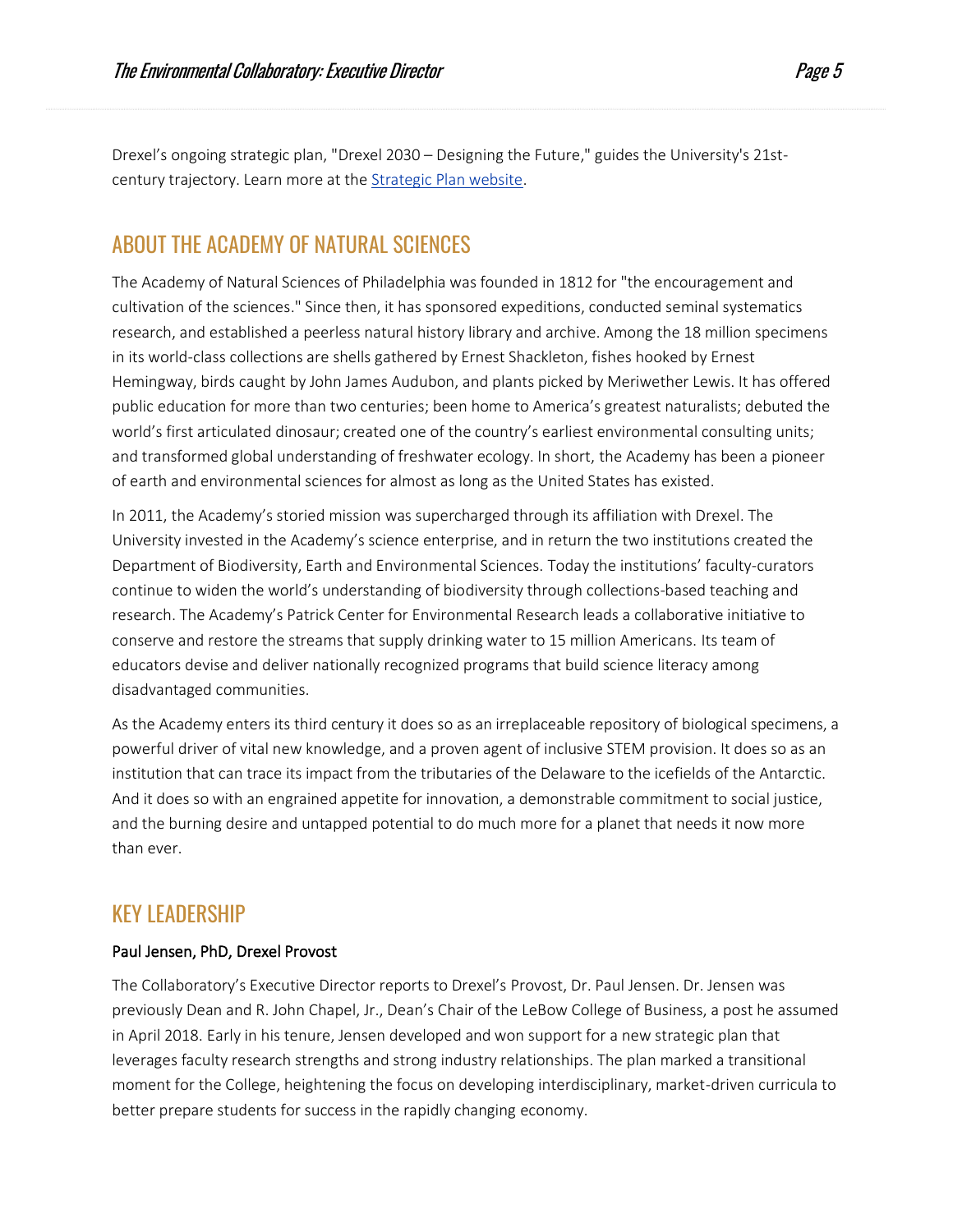As Dean, Jensen also led two of the College's most successful fundraising years and launched what is now the Drexel Solutions Institute – a University-level initiative that builds on Drexel's rich history of industry partnerships. The Institute serves as the primary gateway for organizations to connect with the University's student and faculty talent, intellectual expertise, and R1 research capabilities – empowering organizations with full-scale, measurable solutions while expanding interdisciplinary research and experiential learning opportunities across the University.

Jensen has had a broad impact on academic programs across the University, leading two other academic units. At the Goodwin College of Professional Studies, he led the creation of Drexel's First-Year Exploratory Studies Program, which allows students to explore their academic options before declaring a major. Joining the Drexel economics faculty in 1997, Jensen brought research expertise in the areas of international trade and industrial organization, with a specific focus on the determinants of bilateral trade patterns and the welfare implications of various trade and industrial policies. He has been recognized for his teaching with awards from both Drexel and Pennsylvania State University.

Prior to his academic career, Jensen worked as an engineer in the power generation division of General Electric. He received undergraduate degrees in economics and mechanical engineering from Syracuse University and holds a doctorate in economics from Pennsylvania State University.

#### Scott Cooper, President/CEO of the Academy of Natural Sciences

The Collaboratory's Executive Director will establish and maintain a close working relationship with the Academy's President and CEO, Dr. Scott Cooper. An international museum professional and heritage preservation scholar, Dr. Cooper has spent over two decades protecting, promoting, and transforming cultural sites and institutions in countries around the world.

Cooper studied engineering at the University of Manchester and architectural conservation at Edinburgh College of Art. He was awarded a UNESCO scholarship to study stone conservation in Venice and subsequently returned to Edinburgh to complete his doctoral research on Scottish history.

As the founding Director of Museums at the Qatar Foundation in Doha, Qatar, Cooper oversaw a \$65 million capital project to create four ground-breaking heritage house museums. Amongst these was the critically acclaimed Bin Jelmood House, the first museum in the Islamic world to be dedicated to the subject of slavery.

After Qatar, Cooper spent four years as the Vice President of Collections, Knowledge and Engagement at the Royal British Columbia Museum in Victoria, Canada. There he devised and implemented innovative learning, visitor experience, exhibitions, research, and First Peoples' collections strategies that together helped transform the institution into Canada's most popular museum.

Cooper joined the Academy in 2018, bringing fresh direction and a determination to reimagine the role of a university museum in a majority-minority city by expanding its impact and creating an accountable, accessible, and sustainable institution of significant value to Drexel and the diverse communities it serves.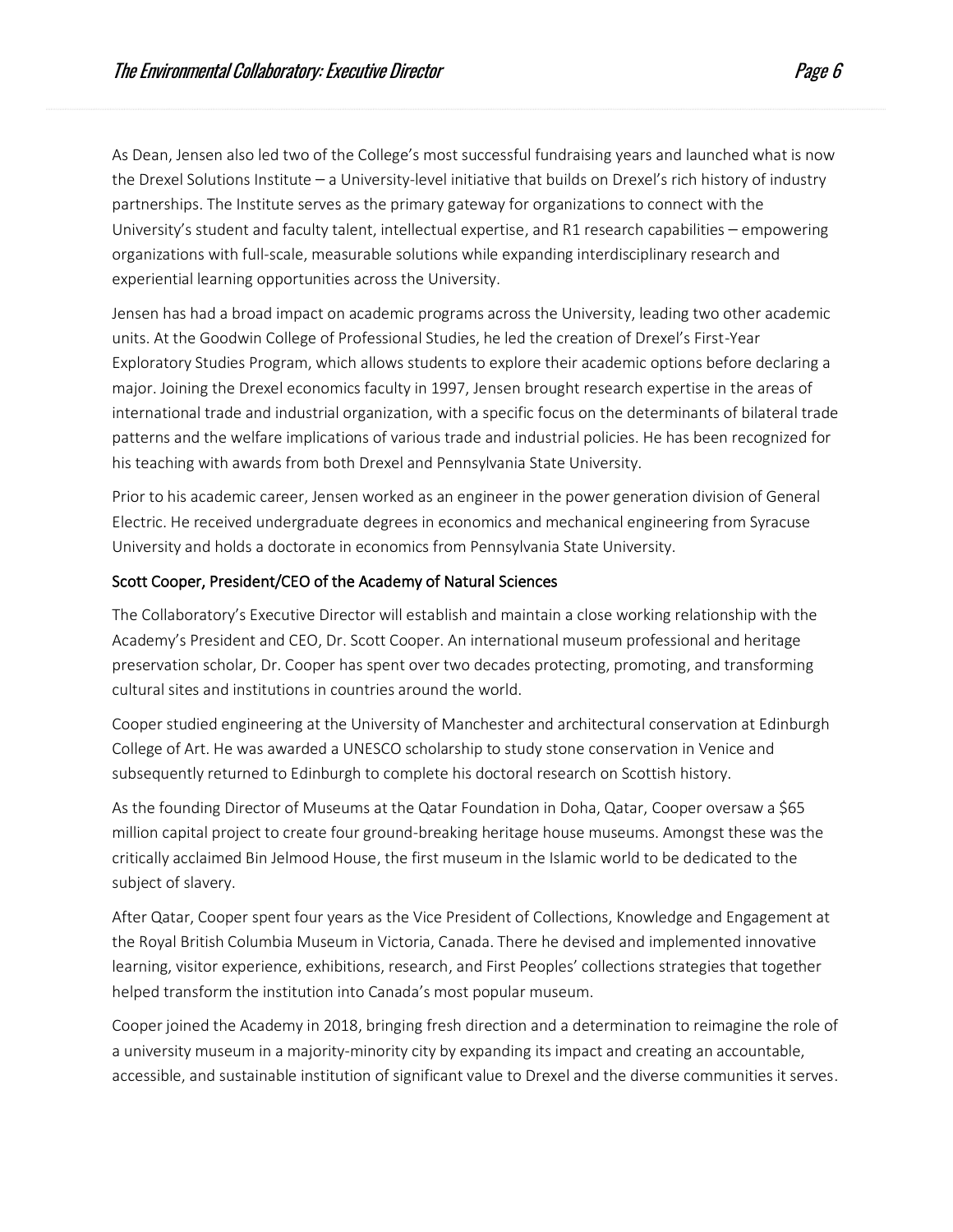In so doing, Cooper has directed the Academy toward "informing and building a movement of environmentally engaged communities for a healthy, sustainable and equitable planet".

## THE ROLE OF THE EXECUTIVE DIRECTOR Opportunities and Challenges

Plan and implement a visionary strategy - After more than two years of research and planning, The Collaboratory is poised to bring aboard its inaugural Executive Director (ED) to define its immediate and long-term strategic priorities and identify actionable means for achieving sustainability, excellence, and influence. The ED will be a key thought partner with Drexel and Academy stakeholders and community leaders in this process. She/he/they will develop The Collaboratory's strategic plan with transparency, clarity and the full participation of others, thoughtfully navigating th[e challenges too often encountered](http://graham.umich.edu/product/examining-interdisciplinary-sustainability-institutes) in the establishment of interdisciplinary sustainability institutions at universities. The ED will facilitate the execution of the plan, bringing experienced judgment, creative perspective and, crucially, a naturally inclusive personality.

Develop strategic partnerships – The ED will build sustainable, strategic relationships with Drexel and Academy faculty, staff and students as well as local community representatives and organizations (including those that compete with, as well as complement, The Collaboratory's initiatives). She/he/they will work with stakeholders to identify emerging research opportunities and forge coalitions that align with The Collaboratory's mission and optimize its tools and resources. Partnerships could include but are not limited to project development and execution collaborations, organizational affiliations, professional development programming, conferences and events, commissions, and advocacy coalitions.

Serve as a leading voice and spokesperson  $-$  The ED will be a powerful voice for The Collaboratory, serving as a bridge builder between Drexel, the Academy and a broad network that includes prospective community collaborators, partners and supporters on campus, organizational partners, policymakers, donors, foundations, government agencies, and others. She/he/they will lead The Collaboratory's launch and growth over time, meeting with current and potential supporters to tell the story of The Collaboratory and engage others in communicating its success.

Organize and lead community-based research – As The Collaboratory evolves, the ED will engage in an array of new and varied activities in support of its mission. The ED will ensure the appropriate resources, processes, policies, and procedures are in place to support The Collaboratory's development and both widen and sustain its reciprocal relationships with increasingly diverse stakeholders.

Manage sponsor relationships and secure funding opportunities – The Collaboratory is fortunate to be near many of its potential sponsors/industry partners. The ED must proactively engage with external funding entities on a regular basis, as well as with prospective state, industry, and private-sector sponsors, building, maintaining, and strengthening relationships to ensure The Collaboratory's work is continually supported and well received.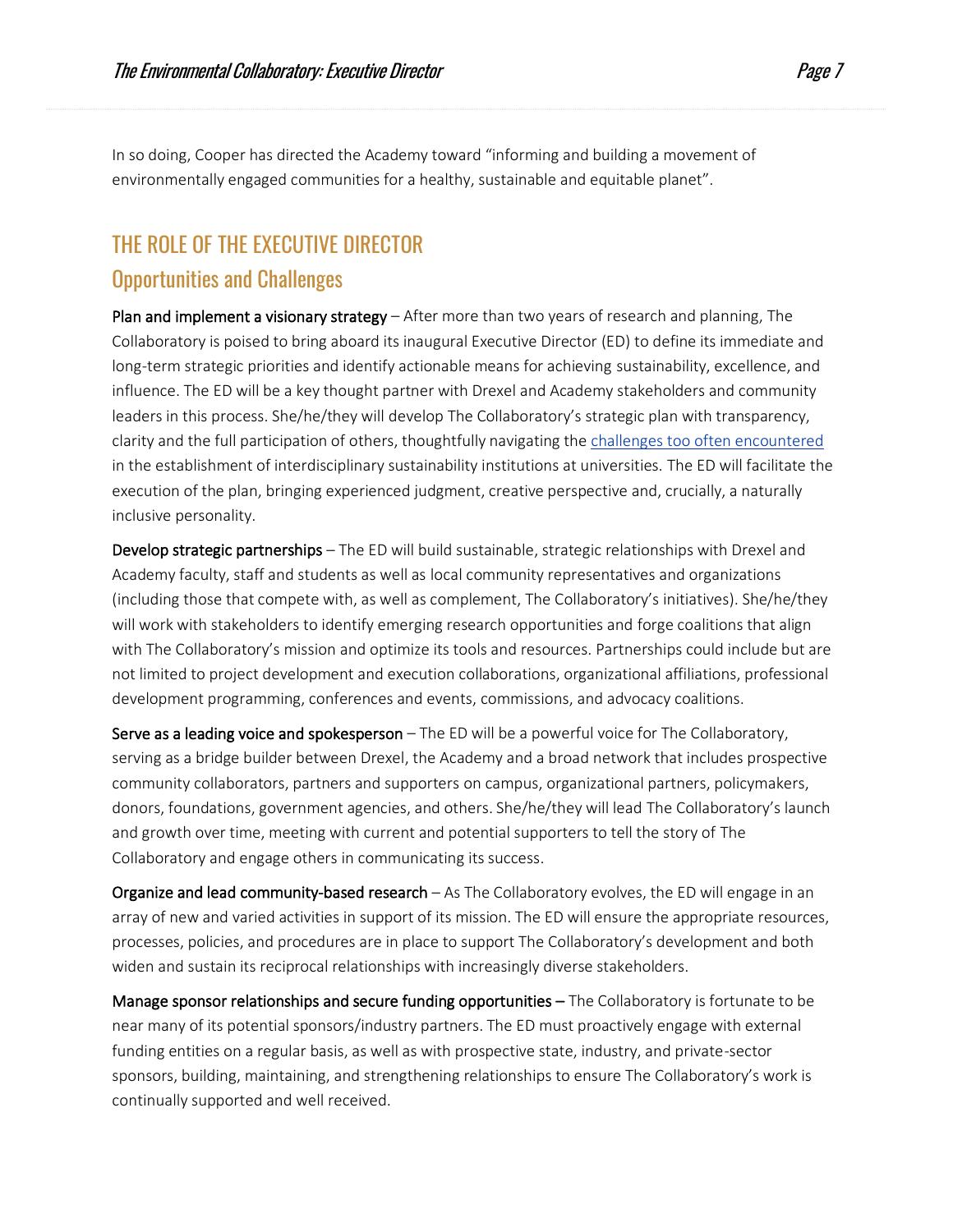Foster a culture of collaboration, communication, and cohesion – With The Collaboratory as a highly visible partnership between Drexel and the Academy, it is advantageously positioned to enjoy the best of both a research university and a museum. The ED must take full advantage of this unique identity and set of relationships by realizing and celebrating the synergies that exist. The ED will model creative and inclusive leadership and develop on organizational culture that models the values of Drexel and the Academy.

Attract, support, and develop a diverse and high-performing team – Through its home at Drexel and its deep relationship with the Academy, The Collaboratory boasts access to a strong team of leaders, faculty, students, and staff deeply committed to their work and the mission that The Collaboratory represents. As initial projects achieve impact, and awareness of The Collaboratory grows, it will be crucial that the ED lead project team recruitment and retention efforts that promote diversity, equity, inclusion, professional development, career advancement, and technical excellence. The ED will carefully and consistently incorporate themes from Drexel and the Academy's strategic plans, build on the momentum of each institution, and draw on the distinctive assets that both afford to attract and retain talented professionals for Collaboratory initiatives.

Develop and implement an operational strategy that supports growth – Infrastructure developments that both promote and support The Collaboratory's growth are crucial. The ED will be instrumental in ensuring that the aspirations of The Collaboratory are realized and supported by internal processes and systems that reflect the needs and stature of a signature Drexel initiative. She/he/they will have the opportunity to identify and address The Collaboratory's evolving needs in areas such as technology, physical space, staff hiring and development, budget processes, student and fellows support, donor engagement, and others as identified.

### DESIRED CHARACTERISTICS

- Demonstrated entrepreneurial experience, including formulating and executing on a strategic plan in support of growing and scaling an organization in terms of staff, budget, activity, and impact;
- Experience with environmental issues central to The Collaboratory's activities, including environmental justice;
- Outstanding diplomatic and negotiation skills and the ability to articulate complex and nuanced topics accurately in multiple contexts;
- An agent of change with the ability to influence and persuade among peers and partners;
- Exceptional project management experience with strong attention to detail and the ability to manage quick-turnaround deliverables, long-term strategy implementation, reporting, and metrics tracking;
- A clear, open, and relatable communication style, with the skills to adapt information delivery to a wide array of internal and external constituents;